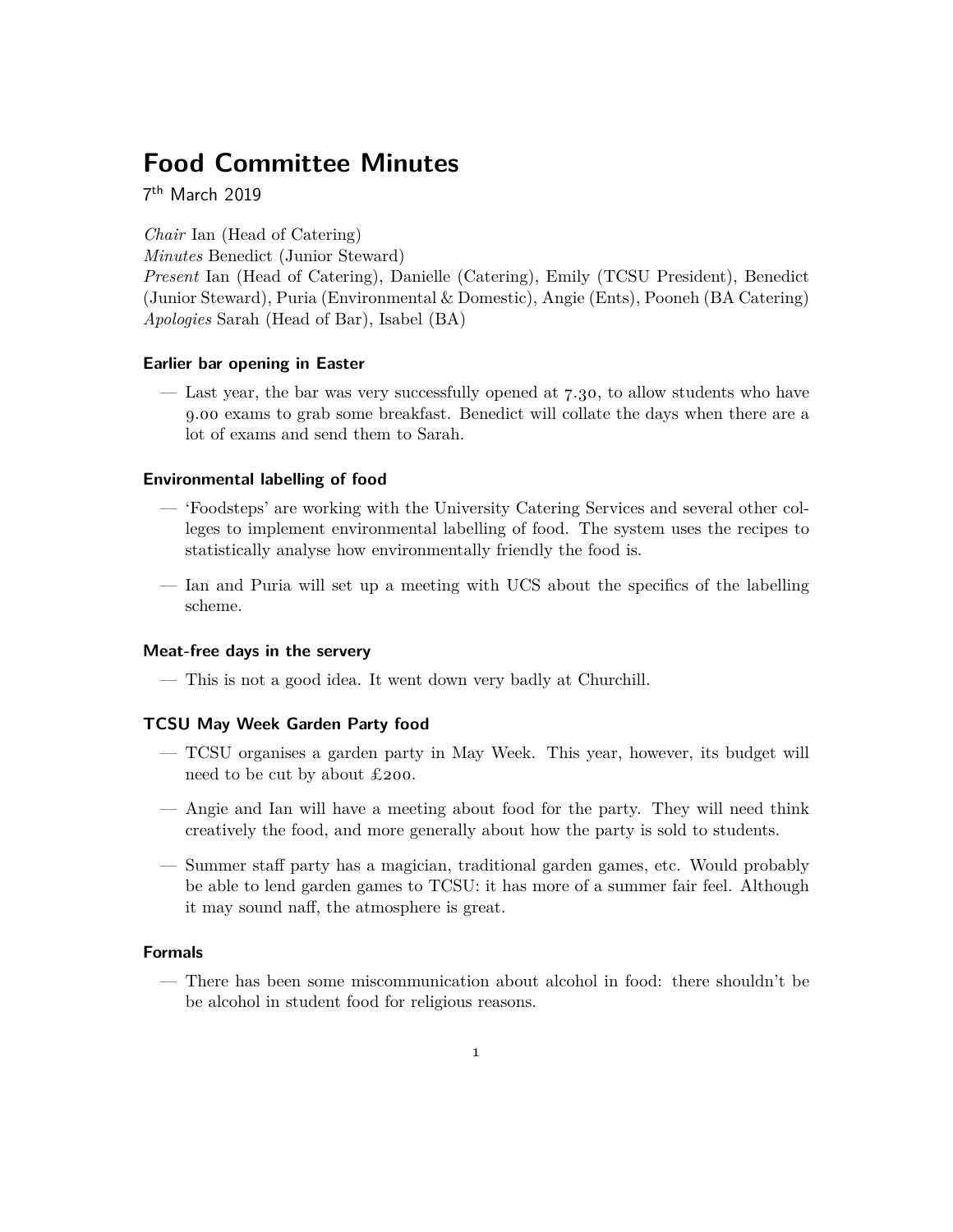— Tuesday Formals have never filled up. Giving students more guest tickets was suggested as a way of selling more tickets; this is very unlikely, however, due to College subsidies.

# **Themed formals**

- Doing themed formals for Easter term is generally discouraged, as fewer people turn up to them.
- A Welfare Formal (a normal Formal, but with the Tutorial staff invited) will be discussed with Welfare Team.
- One theme idea was "menu from the past": pick a century, and do a menu based around food from that period. This could be paired with a "food from the future" theme in the same term, most likely Michaelmas.
- Decoration in Hall at formals might be possible, but only with the approval of Council.

# **Outdoor seating**

- There will be benches and tables underneath the cloisters during Easter term.
- Ian will speak to Senior Tutor regarding snacks in the cloisters.
- Benches and chairs will also be there during the Summer, when the BAs are still in College.

#### **Servery closing times**

- Statistics from the tills show that very few people eat after 19.00, mainly members of the Choir. Closing at 19.00 is operationally easier, as that is the time when Catering transforms from 'servery mode' into 'dining mode'. It was noted that the current closing times were agreed last term: TCSU feedback asked for consistency.
- Ian will send the Food Committee the statistics regarding how many people eat after 19.00.
- There have been some complaints about students getting kicked out of hall while staff are setting up for dinners in the evening. This should not happen, and is a staffing issue. Sometimes, however, students will eat deliberately slowly as a 'joke'.

# **Vegan food**

— There are not very many vegans in College: only  $15/282$  respondents to the food survey explicitly said they were vegan, although of course there are not only  $15$ vegans in College.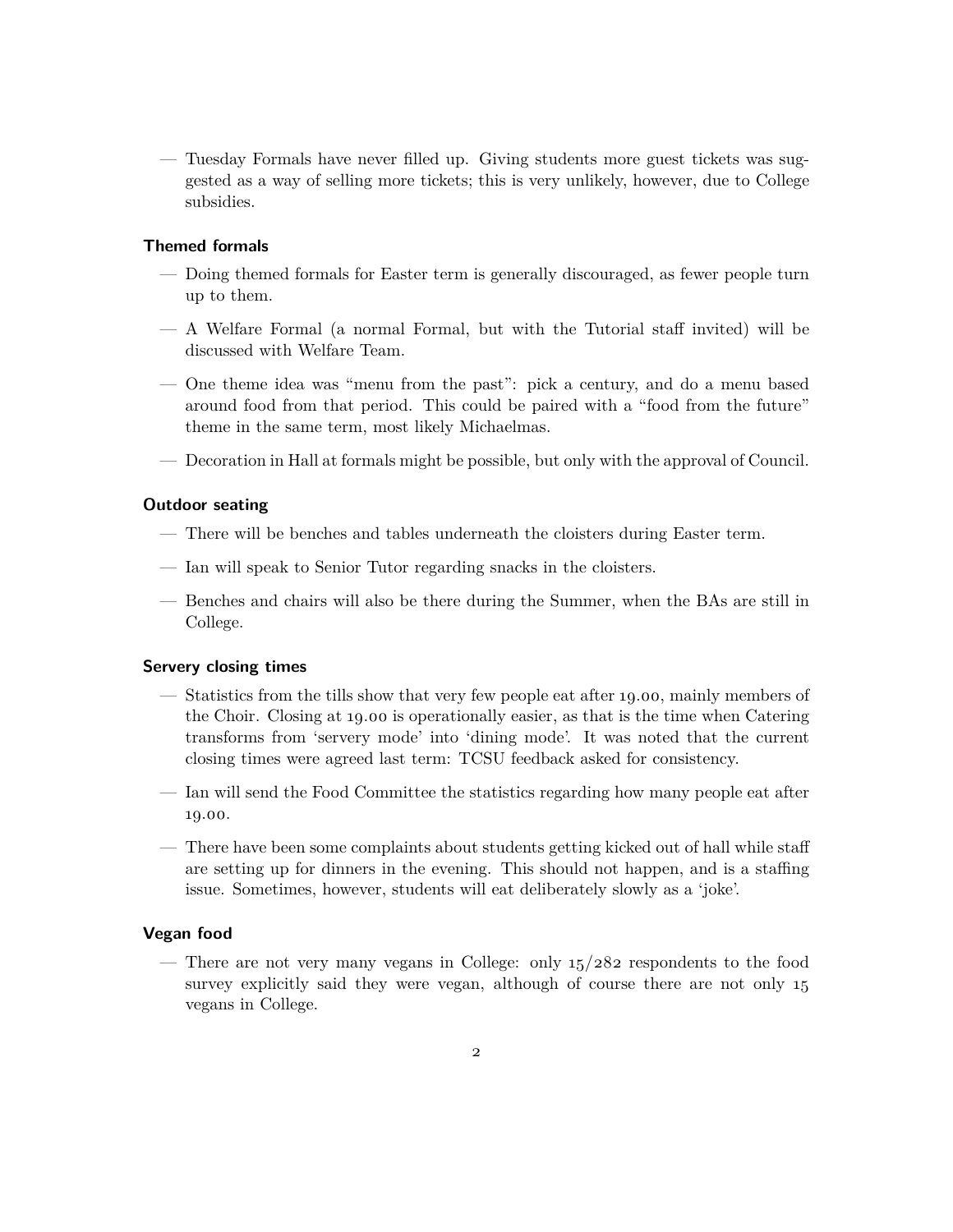- The Daily Special is intended to be a "Tesco value meal" to cater for students with limited means, as well as being vegan.
- It would be hard to have more variety in vegan food, for cost reasons. There is a binary choice between the Daily Special being a "value meal" and it being a vegan meal of similar quality to the meat offering.
- The vegetarian option will be labelled as vegan when appropriate from the start of Easter, when the new allergen labelling system is rolled out.
- Catering are intending to introduce a proper salad bar, allowing vegans to build their own meal.

#### **Healthier, lighter food**

- Some concerns were raised by respondents to the food survey about the healthiness and lightness of the food.
- It is almost impossible to please everybody; however, having a really good salad bar will go some way to solve the problem.

# **Food in the bar**

- There were a number of comments in the TCSU survey about the food in the bar, mostly negative; 70% of respondents wanted more variety.
- The sandwich order changes every week according to demand. The bar make any more paninis due to having maxed out on power.
- Everything has to be manufactured outside of the bar, as there isn't space to make it onsite.

#### **'Superhall'**

- 'Superhall' an undergraduate feast, with the same format as the BA feasts would be doable for £25 per person.
- There could well be a 'Superhall' at the start of Easter term; otherwise, it would be in Michaelmas.

## **Brunch**

- There was a request from a student to have the chocolate sauce placed with the waffles at brunch.
- Other Colleges (e.g., Pembroke) have more choice of sauces for pancakes.